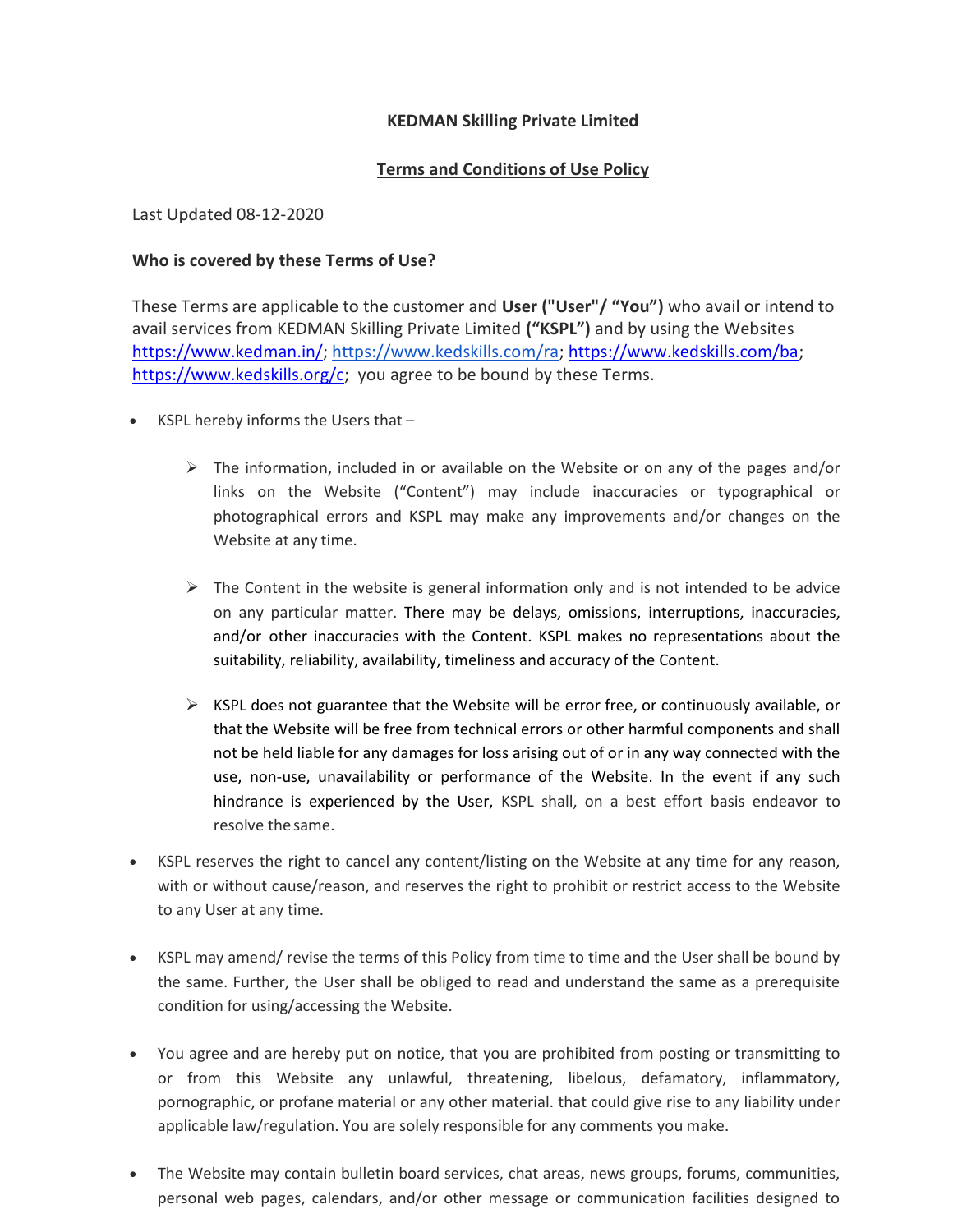enable you to communicate with the public at large or with a group (collectively, "Communication Services"), you agree to use the Communication Services only to post, send and receive messages and material that are proper and related to the particular Communication Service. By way of example, and not as a limitation, you agree that when using a Communication Service, you will not:

- $\triangleright$  Defame, abuse, harass, stalk, threaten or otherwise violate the legal rights (such as rights of privacy and publicity) of others.
- $\triangleright$  Publish, post, upload, distribute or disseminate any inappropriate, profane, defamatory, infringing, obscene, indecent or unlawful topic, name, material or information.
- $\triangleright$  Upload files that contain software or other material protected by intellectual property laws (or by rights of privacy of publicity) unless you own or control the rights thereto or have received all necessary consents.
- $\triangleright$  Upload files that contain viruses, corrupted files, or any other similar software or programs that may damage the operation of another's computer.
- $\triangleright$  Advertise or offer to sell or buy any goods or services for any business purpose, unless such Communication Service specifically allows such messages.
- $\triangleright$  Conduct or forward surveys, contests, pyramid schemes or chain letters.
- $\triangleright$  Download any file posted by another User of a Communication Service that you know, or reasonably should know, cannot be legally distributed in such manner.
- $\triangleright$  Falsify or delete any author attributions, legal or other proper notices or proprietary designations or labels of the origin or source of software or other material contained in a file that is uploaded.
- $\triangleright$  Restrict or inhibit any other User from using and enjoying the Communication Services.
- $\triangleright$  Violate any law/regulation/guidelines which may be applicable for any particular Communication Service.
- $\triangleright$  Violate any applicable laws and/or regulations.
- KSPL has no obligation to monitor the Communication Services. However, KSPL reserves the right to review materials posted to a Communication Service and to remove any materials in its sole discretion.
- You are advised to exercise caution if you are submitting any personally identifying information about you in any Communication Service. By making such submission, you warrant and represent that you own or otherwise control all of the rights to your submission including, without limitation, all the rights necessary for you to provide, post, upload, input or submit the submissions.
- KSPL does not control or endorse the content, messages or information found in any Communication Service and, therefore, KSPL specifically disclaims any liability with regard to the Communication Services and any actions resulting from your participation in any Communication Service.
- It is hereby clarified that software (if any) that is made available to download from the Website, excluding software that may be made available by end-users through a Communication Service, ("Software") is the product of the software provider. Your use of the Software is governed by the terms of the end user license agreement of the software provider, if any, which accompanies or is included with the Software ("License Agreement"). You may not install or use any Software that is